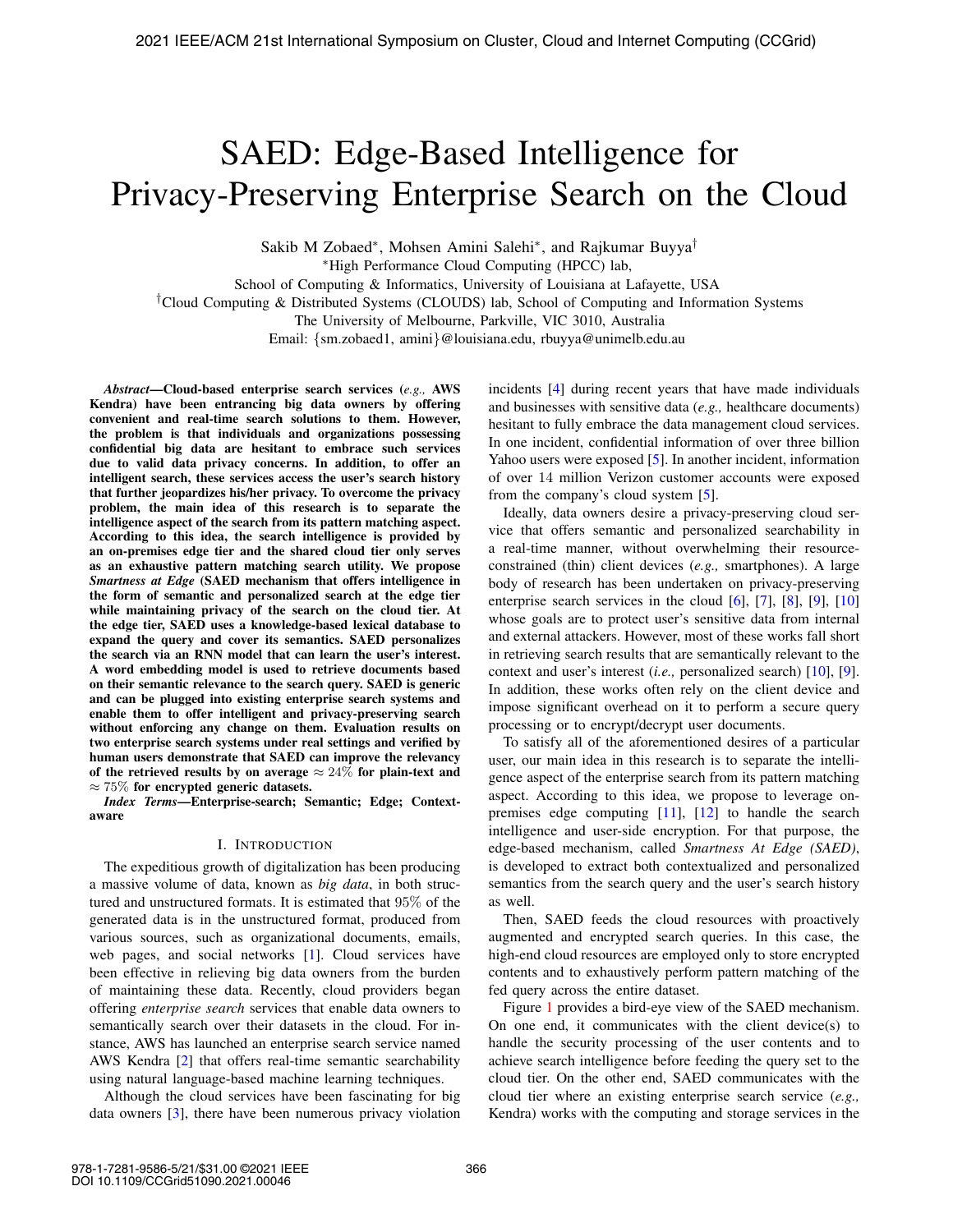

Fig. 1: Bird-eye view of SAED mechanism in a three-tier architecture to facilitate smart and privacy-preserving enterprise search service. SAED provides the secure search intelligence on the on-premises edge resources. The high-end storage and compute resources on the cloud tier are utilized by the existing enterprise search systems to exhaustively carry out pattern matching on the entire dataset.

cloud to perform exhaustive pattern matching of the encrypted query set on the uploaded dataset. Upon completion of the pattern matching process, the set of resulting documents is retrieved and ordered by SAED with respect to the user's interests. Ultimately, the ordered results are handed over to the user's device.

To identify the actual context of the query and to proactively expand it to a set of contextually-related queries, we leverage WordNet [13] that is a widely adopted knowledgebased lexical database. However, contextualizing the query cannot help in certain scenarios where the query is short and ambiguous. For instance, considering jaguar as the search query, it can be contextualized to both a car brand or a wild animal. For this type of queries, identifying the user's interest can complement the contextualization and navigate the search towards the semantics intended by the user (*i.e.,* achieving personalized search). For that purpose, SAED utilizes a recurrent neural network model to infer the user's interest based on his/her search history. Although proactive query expansion (*i.e.,* augmenting the user query to a set of queries) is vital to capture the search semantics, not every element of the expanded query set is equally relevant to the original query. As such, SAED assigns a weight to each expanded query that represents its semantic distance to the original query.

In summary, the contributions of the work are as follows:

- We develop the open-source SAED mechanism at the edge tier that offers personalized semantic searchability on existing cloud-based enterprise search services while maintaining data privacy.
- We propose a method to extract the context of a given search query that often appears in form of a short and incomplete sentence.
- We design a method for proactive query expansion to cover the search semantic with respect to its context.
- We develop a method based on a recurrent neural network model to personalize the search via assigning a weight to each expanded query.
- We evaluate the search accuracy and privacy of SAED via plugging it to the existing cloud-based search services.

The rest of the paper is organized as follows. In Section II, we discuss background study and related prior works. Later, we provide the architectural details of SAED mechanism in Section  $III$ . In Section IV, we discuss the pluggability of SAED in the context of AWS Kendra. We discuss results and performance analysis in Section V. Finally, Section VI concludes the paper.

## II. BACKGROUND AND PRIOR LITERATURE

Several research works have been undertaken in semantic and/or privacy-aware search systems. Here, we introduce some notable mentions and position the contributions of SAED against them.

#### *A. Cloud-Based Enterprise Search Services*

Cloud-based enterprise search services, such as AWS Kendra, offer semantic searchability, given that they are provided with the plain-text data. That means the semantic ability comes with the cost of compromising the users' data privacy [10], [14], [5]. This is, in fact, the trapdoor that particularly internal attackers can misuse to breach the confidentiality or even the integrity of the users' data. *It is this type of attack model that we try to make the cloud-based enterprise search services resistant against.* We note that, for encrypted datasets, the current enterprise search services cannot offer anything beyond naïve string matching.

Even for plain-text datasets, our investigations revealed that Kendra covers only ontological semantics in the search and it falls short in providing context-aware and personalized semantics. For instance, we tested Kendra to verify the ability of capturing context-aware semantics by feeding soccer as a query and in the result set, there were documents about rugby. In another test, river bank query returned documents about commercial bank that indicates the lack of context-awareness in the search.

Alternatively, SAED can offer context-aware and personalized search while maintaining data privacy. It can be plugged into any enterprise search service without enforcing any change on them and enrich their semantic search quality by incorporating context-awareness and personalization.

## *B. Semantic Representation of Query Keywords*

Query expansion is a process to seek keywords that are semantically related to a given query and fill the lexical gap between the user queries and the searchable documents. One of the widely-used methods of query expansion is Pseudo-Relevance Feedback (PRF) [15], [16] that extends an unsuccessful query with various related keywords and then re-ranks the search results to increase the likelihood of retrieving relevant documents. Although the PRF-based approach generally improves the retrieval effectiveness, it is sensitive to the quality of the original search results.

Latent semantic analysis [17], latent dirichlet analysis [18], and neural-based linguistic models [16], [19] are some of the query expansion methods that can obtain the semantic representation of a given query. In these methods, vectors are commonly referred to as *word embeddings* that represent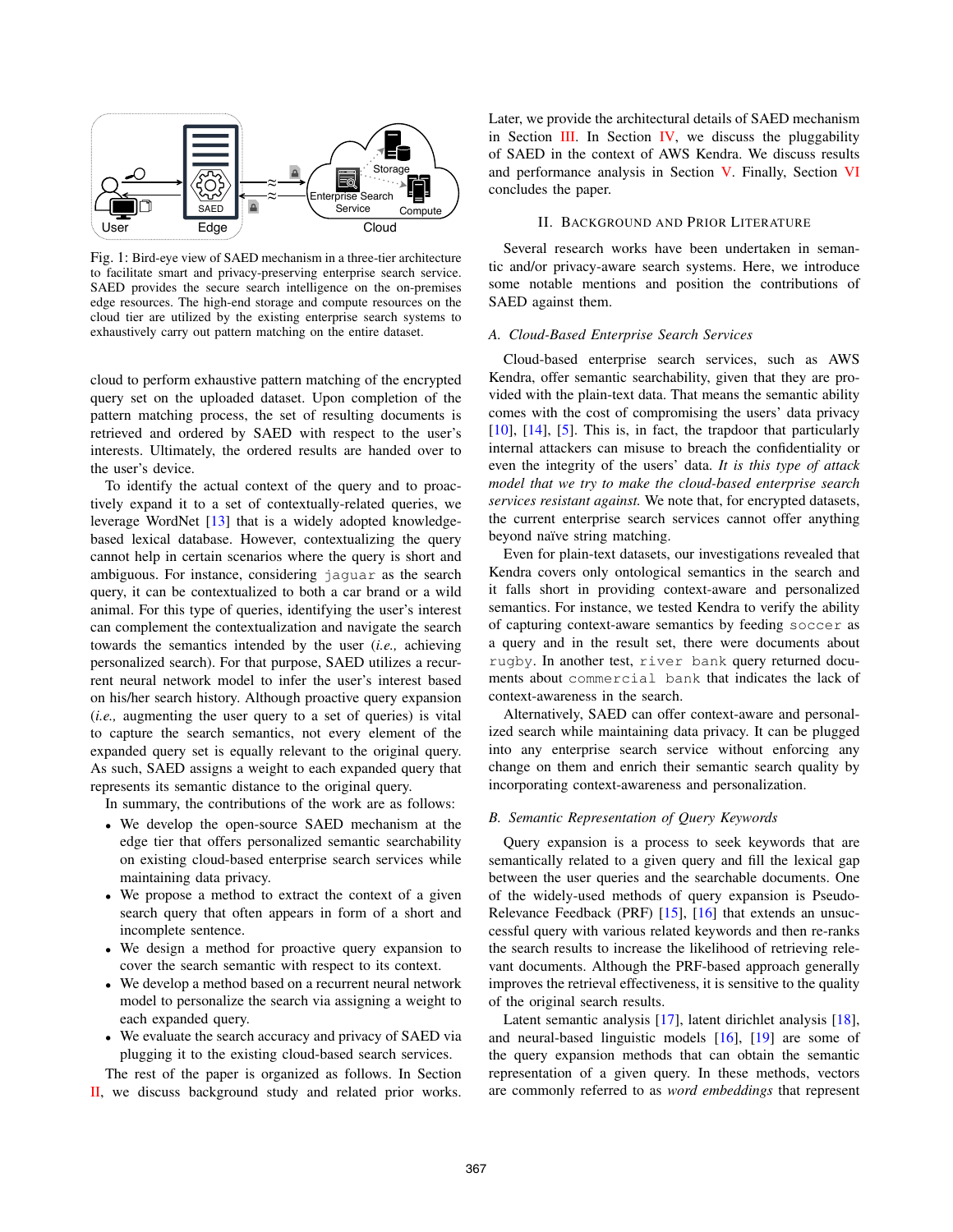

Fig. 2: Architectural overview of the SAED system within edge tier and as part of the three-tier enterprise search service. SAED provides semantic search via identifying the query context and combining that with the user's interests. Then, Query Expansion and Weighting unit of SAED, respectively, incorporate the semantic and assure the relevancy of the results. Solid and dashed lines indicate the interactions from user to the cloud tier and from the cloud tier to the user respectively.

words into a low-dimensional semantic space, where the vicinity of words demonstrates the syntactic or semantic similarity between them [20]. However, pre-trained word embedding models, such as Word2vec [20], always generate the same vector representation for an input word, regardless of the context in which the word has appeared in. Hence, if any ambiguous keyword(s) present in a query, the underlying topic of the query could not be detected.

WordNet [13] is one of the widely-used and lexicallyrich resources in English that is utilized to infer the sense of ambiguous words in a given corpus. In WordNet, words containing similar meanings are grouped into synonym sets, whereby each set has a semantic and conceptual relationship with the other sets. Song *et al.* [21] and Nakade *et al.* [22] evaluate the effectiveness of utilizing WordNet for query expansion in National Institute of Standards and Technology (NIST) and Twitter datasets. They identify important keyphrases of the query and use WordNet to obtain the relevant synonym sets. Later, they utilize the synonym sets to construct the expanded query. Nevertheless, in most of the prior research on query expansion using WordNet (*e.g.,* [23]), the elements of the expanded query set are considered uniformly that undermines the relevancy and ranking of the result set.

## *C. Privacy-Preserving Search Systems*

In addition to plain-text data, searching is performed on privacy-preserving data ensuring negligible chances of data leakage. Therefore, various searchable encryption-based solutions are adopted to facilitate search over such data.

Few works at the time of writing have combined the ideas of semantic searching and searchable encryption. Works that attempt to provide a semantic search often only consider word similarity instead of true semantics. Li *et al.* [6] propose a system which could handle minor user typos through a fuzzy keyword search. Moataz *et al.* [24] use various stemming approaches on terms in the index and query to provide more general matching. Sun *et al.* [7] present a system that used an indexing approach over encrypted file metadata and data mining techniques to capture the semantics of queries. This approach, however, builds a semantic network only using the documents that are given to the set and only considers words that are likely to co-occur as semantically related, leaving out many possible synonyms or categorically related terms. Woodworth *et al.* propose S3BD [10], a secure semantic search system that could search semantically over encrypted confidential big data. They expand their search query by incorporating semantic data extracted blindly from an ontological network.They do not consider context-aware query expansion that created confusion for the search system while processing ambiguous or multi-context keywords in a query. To perform query processing in client devices, they end up requiring additional computational overhead in the client tier.

## III. SAED: SMART EDGE-BASED ENTERPRISE SEARCH **SYSTEM**

## *A. Architectural Overview*

In this part, we provide a bird-eye view of the SAED system, that enables intelligent and secure enterprise search in the cloud. The system is structured around three tiers, shown in Figure 1, and explained as follows:

- *Client tier* (*e.g.,* smartphone, tablet) contains a lightweight application that provides a user interface for uploading documents and to search over them in the cloud. Datasets are either uploaded by the user or by the organization that owns the data.
- *Edge tier* extracts representative keywords of the documents being uploaded to the cloud tier and builds an index on the cloud tier. Upon receiving a search query from the client tier, the SAED system on the edge tier offers intelligence by considering the query semantics and the user's interest. The edge tier is located in the client's premises, hence, deemed as an honest and secure system. To offer a secure enterprise search service, the edge tier encrypts both the uploaded data and the search query.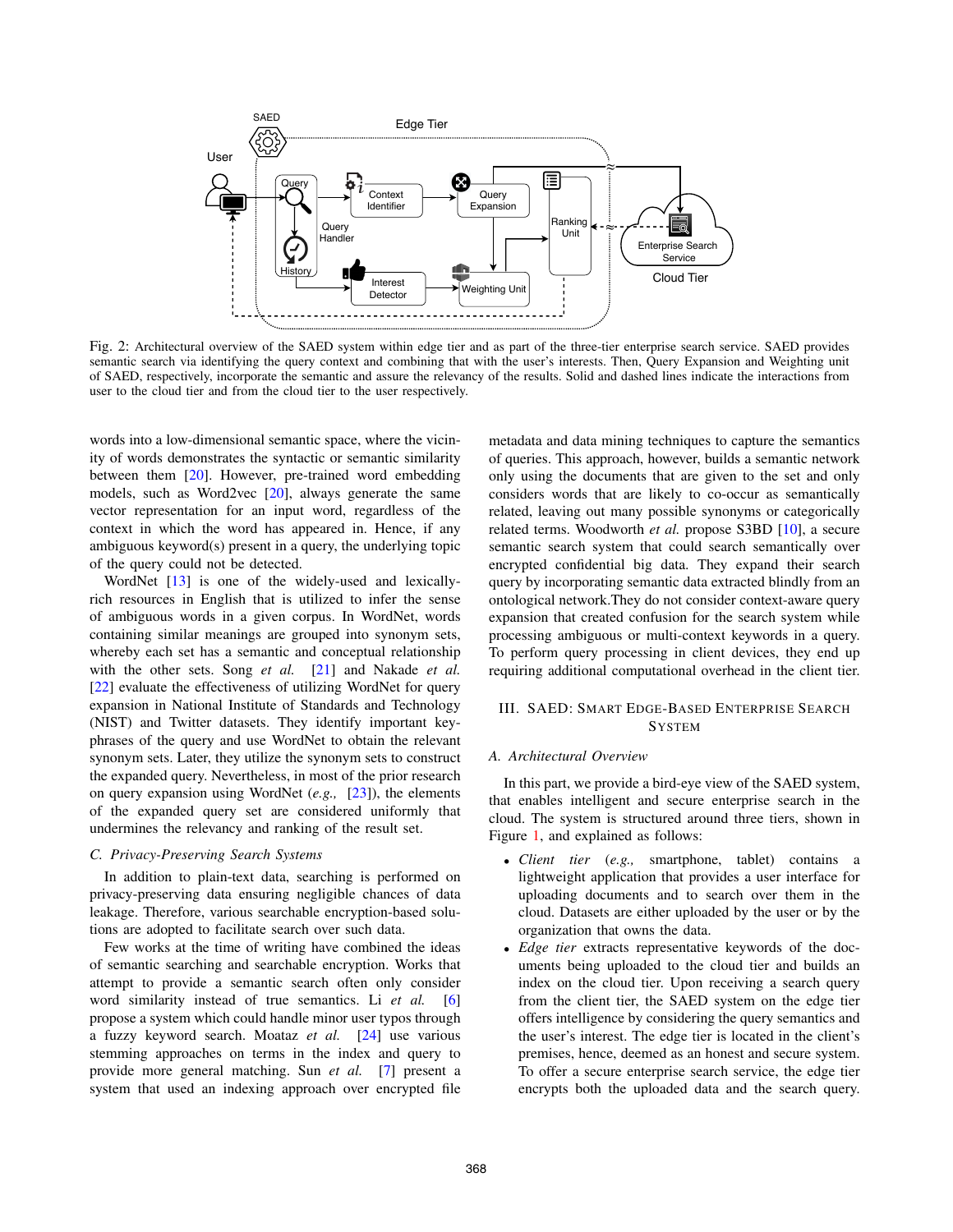In addition, it decrypts the result set before delivering it back to the client tier.

• *Cloud tier* contains numerous high-end servers that are utilized for storing (encrypted) data and performing the large-scale computation required to exhaustively search against the index  $[9]$ ,  $[10]$ . The index can be clustered based on the underlying topics of its keywords (please refer to our prior works  $[10]$ ,  $[5]$  for further details).

In Figure 2, we depict the components of SAED and show the interactions between them. At first, a user-provided search query is received by the *Query Handler* that keeps track of the user's search history and initializes the *Context Identifier* unit whose job is to extract the context and disambiguate the query phrase. Then, according to the extracted context, the query is proactively expanded by the *Query Expansion* unit and a *query set* is constructed. To achieve the personalized search, the *Interest Detector* unit of SAED leverages the user's search history to recognize his/her interest and weight each element of the query set (*i.e.,* expanded queries) based on its relatedness to the user interest. Once the pattern matching phase is accomplished on the cloud tier, the resulted documents are returned to SAED on the edge tier. Next, the *Ranking Unit* utilizes the assigned weights to order the retrieved documents based on their relevance to the user's interest and generates a retrieved document list, denoted as  $D_{\theta}$ , that is sent to the user's device. In the next parts, we elaborate on each unit of the SAED system.

## *B. Query Context Identification*

Identifying the context of a given search phrase is vital to navigate the search to the semantics intended by the user. Considering the example of cloud computing as the search query, without a proper context identification the returned document set can potentially include documents about sky and climate, whereas, an efficient context identifier can recognize the right semantic and navigate the search to the topics around distributed, edge, fog, and cloud computing. In fact, identifying the context helps the Query Expansion unit to form a query set diversified around relevant keywords that semantically represent the search query and subsequently improve the relevancy of the results.

Prior context identification works (*e.g.,* [25], [26], [19]) have the following shortcomings: *first,* they often assume each keyword has the same importance in the query and recognize the query context via averaging the embeddings of its keywords. However, not all keywords in a query necessarily help in identifying the context. For example, the keyword various in various cloud providers does not bring any significance to the context and can be eliminated. *Second,* the embedding methods used by the existing works always provide the same representation for a given keyword, irrespective of the underlying context. This is particularly problematic for ambiguous keywords whose meaning vary based on the query context. For instance, the embedding of cloud in the aforementioned example should be different when it is used along with the computing as opposed to when it is used along with the weather in a given query. *Third,* existing methods only consider the embeddings of the common keywords, while discarding most of the name-entities (*e.g.,* names and locations) that do not exist in the vocabulary of Word2Vec [13], [27]. For instance, consider best selling books of J.K. Rowling as the query; Book and Sell are identified as the query context and  $J.K.$  Rowling is discarded. However, our analysis suggests that the context of a short query phrase often has contextual association with the discarded name-entities.

To overcome the shortcomings and identify the actual context of a given query, we propose to take a holistic approach and extract the *semantic across query keywords, proportionate to the importance of each keyword*. The main output of the Context Identification unit is a set of keywords, denoted as *C*, that collectively represent the context of the query.

Specifically, to eliminate unimportant keywords that do not contribute to the semantic of query  $Q$ , the Context Identification unit utilizes *Yake* [28], which is a unsupervised keyword extractor that discards unimportant keywords of the query. The remaining keywords (*i.e.,* the trimmed query, denoted as the  $Q'$  set) are considered for context identification. To learn the true semantic of  $Q'$ , the unit leverages the Lesk algorithm [27] of WordNet to disambiguate each keyword  $q \in Q'$ . Lesk algorithm works based on the fact that keywords in a given sentence (query) tend to imply a certain topic. For keyword q, Lesk can determine its true semantics via comparing the dictionary definitions of  $q$  against other keywords in  $Q'$ (*i.e.*,  $Q' - \{q\}$ ). Let  $c_q$  be the set of keywords representing the context of  $q$ . Then, the context of  $Q$  is determined as  $C = \bigcup_{q \in Q'} c_q$ . Lastly, the Context Identifier recognizes nameentities from Q using WordNet and considers them as part of the context, but in a separate set, denoted as  $N$ . The reason for considering a separate set is that we apply a different treatment on N and C in the other units of SAED.

ALGORITHM 1: Pseudo-code to detect the context of a given query in the Context Identification unit of SAED.

| <b>Input</b> : query $Q$                                                                                                                      |  |  |  |  |  |
|-----------------------------------------------------------------------------------------------------------------------------------------------|--|--|--|--|--|
| <b>Output:</b> $C$ : set of keywords representing context of $Q$ ,                                                                            |  |  |  |  |  |
| $N$ : set of name-entity in $Q$                                                                                                               |  |  |  |  |  |
| 1 Function contextIdentification $(Q)$ :                                                                                                      |  |  |  |  |  |
| $Q' \leftarrow$ extract keywords from Q using Yake alg.<br>$\mathbf{2}$                                                                       |  |  |  |  |  |
| foreach $q \in Q$ do<br>3                                                                                                                     |  |  |  |  |  |
| <b>if</b> $q \in Name\text{-}entity$ then<br>4                                                                                                |  |  |  |  |  |
| $N \leftarrow N \cup \{q\}$<br>5                                                                                                              |  |  |  |  |  |
| end<br>6                                                                                                                                      |  |  |  |  |  |
| else<br>7                                                                                                                                     |  |  |  |  |  |
| if $q \in Q'$ then<br>8                                                                                                                       |  |  |  |  |  |
| $E_q \leftarrow$ define q based on $Q' - q$ using Lesk alg.<br>$c \leftarrow$ extract set of keywords of $E_q$ using Yake<br>$\boldsymbol{9}$ |  |  |  |  |  |
| 10                                                                                                                                            |  |  |  |  |  |
|                                                                                                                                               |  |  |  |  |  |
| alg.<br>$C \leftarrow C \cup c$<br>11                                                                                                         |  |  |  |  |  |
| end<br>12                                                                                                                                     |  |  |  |  |  |
| end<br>13                                                                                                                                     |  |  |  |  |  |
| end<br>14                                                                                                                                     |  |  |  |  |  |
| return $C, N$<br>15                                                                                                                           |  |  |  |  |  |
| 16 end                                                                                                                                        |  |  |  |  |  |
|                                                                                                                                               |  |  |  |  |  |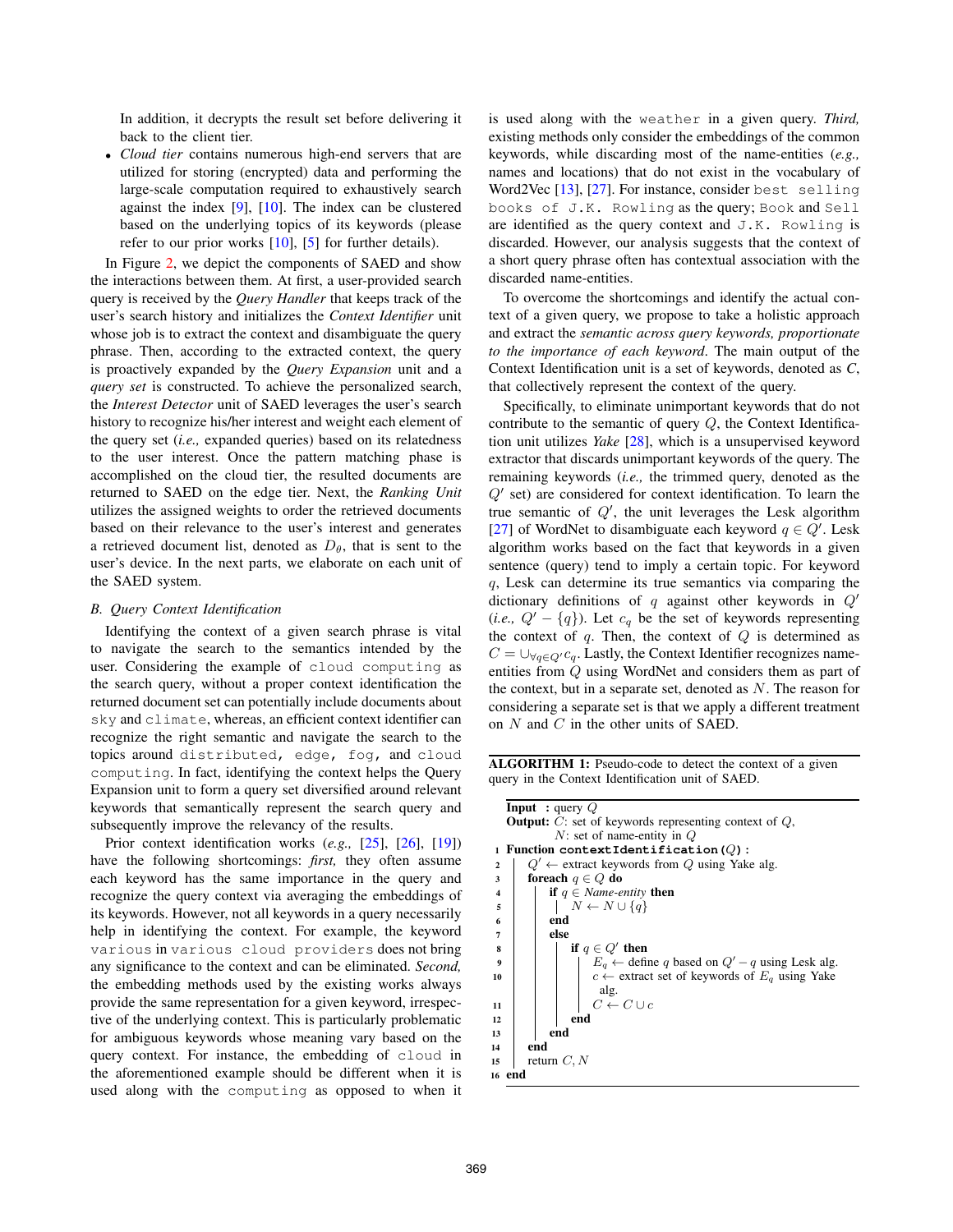Algorithm 1 provides a pseudo-code for identifying the context of incoming query Q. The outputs of the pseudo-code are two sets, namely  $C$  and  $N$ , that collectively represent the context of Q. In Step 2 of the pseudo-code, Yake algorithm is used to filter Q by extracting its important keywords and generate the  $Q'$  set. Name-entities of  $Q$  are identified by checking against WordNet and form the set  $N$  (Steps 4–6). Next, in Steps 8–12, for each keyword  $q \in Q'$ , the Lesk algorithm is employed to disambiguate  $q$  and find its true definition with respect to the rest of keywords in  $Q'$ . Important keywords of the definitions form the context set  $(C)$  for  $Q$ .

## *C. Query Expansion Unit*

The *Query Expansion* unit is in charge of proactively expanding the query keywords based on their relevant synonyms that are in line with their identified context. Neglecting the query context and blindly considering all the synonyms, as achieved in  $[25]$ ,  $[26]$ ,  $[19]$ ,  $[10]$ , leads to finding irrelevant documents. Accordingly, the unit leverages the context of Q (*i.e.,* C and N) to only find the set of synonyms, denoted as P, that are semantically close to the query context.

Word2Vec [20] is a shallow neural network model that can be trained to generate vector representation of keywords, such that the cosine similarity of two given keywords indicates the semantic similarity between them. Accordingly, to proactively expand each keyword  $q \in Q$ , the Query Expansion unit instruments Word2Vec, pre-trained with Google News dataset [29], to form the set of nominated synonyms, denoted as  $s_q$ . Let  $s_q^i$  be a synonym of q (*i.e.*,  $s_q^i \in s_q$ ). Then, the similarity of  $s_q^i$  and the query context, denoted as  $sim(s_q^i, C)$ , is defined based on the sum of similarities with each element of  $C$ , as shown in Equation 1.

$$
sim(s_q^i, C) = \sum_{\forall C_j \in C} sim(s_q^i, C_j)
$$
 (1)

Then,  $s_q^i$  is chosen as an element of P, only if it is semantically close enough to the query context. To determine the sufficient closeness, we consider  $sim(s_q^i, C)$  to be greater than the mean of the pair-wise similarity across all members of  $s_q$  (*i.e.*,  $sim(s_q^i, C) > \mu_{\forall q \forall j}(sim(s_q^j, C))$ ). We note that because the elements of  $C$  and  $N$  represent the context of  $Q$ , they as well are added to P.

Algorithm 2 provides a high level pseudo-code for generating the expanded query set  $P$ . In Steps 2–7 of the pseudocode, the synonym set for each  $q$  is generated. Next, the similarity between each word  $s_q^i$  and C is calculated. The similarity values are used to calculate the mean similarity of all nominated queries in Step 8. In Steps 9–15, expanded query set  $P$  is formed by including nominated synonyms whose semantic closeness is greater than  $\mu$ . Lastly, in Step 16, set P is expanded by including context set and name-entities.

#### *D. User Interest Detection*

Detecting the user's search interest is essential to deliver personalized search. In SAED, interest detection is achieved by analyzing two factors: (A) the user's search history; and ALGORITHM 2: Pseudo-code to expand query based on the context in the Query Expansion unit of SAED

Input :  $Q, C, N$ **Output:**  $P$ : the expanded query set <sup>1</sup> Function **QueryExpansion(**Q**,** C**,** N**)** 2 foreach  $q \in Q$  do  $\begin{array}{c|c|c|c|c} \mathbf{3} & | & s_q \leftarrow \text{use WordNet to obtain synonym set of } q \end{array}$ 4 foreach  $s_q^i \in s_q$  do  $\mathfrak{s}$  | |  $\sin(s_q^i, C) \leftarrow \sum$  $\forall C_j ∈ C$  $sim(s_q^i, C_j)$ 6 | end <sup>7</sup> end 8  $\mu$  ← calculate mean  $sim(s_q^j, C)$  across all  $q \in Q, \forall s_q^j \in s_q$ 9 foreach  $q \in Q$  do 10 **foreach**  $s_q^i \in s_q$  do 11 | | if  $\text{sim}(s_q^i, C) > \mu$  then 12 | |  $\operatorname{Add} s_q^i$  to set P  $13$   $\parallel$   $\parallel$  end  $14$  end <sup>15</sup> end 16  $P \leftarrow P \cup C \cup N$ <br>17 return P return  $P$ <sup>18</sup> end

(B) the user's reaction to the retrieved results of prior search queries. This can be detected based on the results chosen by the user or the time spent for browsing them.

Let  $\Delta'$  represent the whole resulted documents that are sent to the user and  $\tau$  represent the documents where the user is interested in. We have  $\tau \subseteq \Delta$ , Accordingly, the user's interest can be derived from the topics of  $\tau$ . The Interest Detector unit uses an existing document classification model [30], operating based on Naïve Biased (NB) method, to determine the topics of  $\tau$ , denoted as  $t_{\tau}$ . We also perform majority voting on  $t_{\tau}$  to find the user's main interest. The process is repeated to store *n*prior search interests data of the user. The data is characterized as sequential as it is harvested from each successful search. By analyzing the user's prior search interests, the edge tier trains a recurrent neural network-based prediction model [31] that can predict the user's search interest. In case of SAED, as the data does not contain long dependency and to keep the model simple and to maintain real-timeliness, instead of a stacked (*i.e.,* deeper) model, we feed the harvested userspecific historical search data to train a many-to-one vanilla RNN model [32].

## *E. Weighting Unit*

Once SAED learns the user interest, the next step to accomplish a context-aware and personalized enterprise search is to determine the closeness of contextually-expanded queries (*i.e.,* elements of  $P$ ) to the user's interest. In fact, not all expanded queries have the same significance in the interpretation of the query. Accordingly, the objective of the *Weighting unit* is defined as quantifying the closeness of each expanded query to the user's interest. Later, upon completion of the search operation on the cloud tier, the weights are used by the *Ranking unit* of SAED to prune and sort the result set.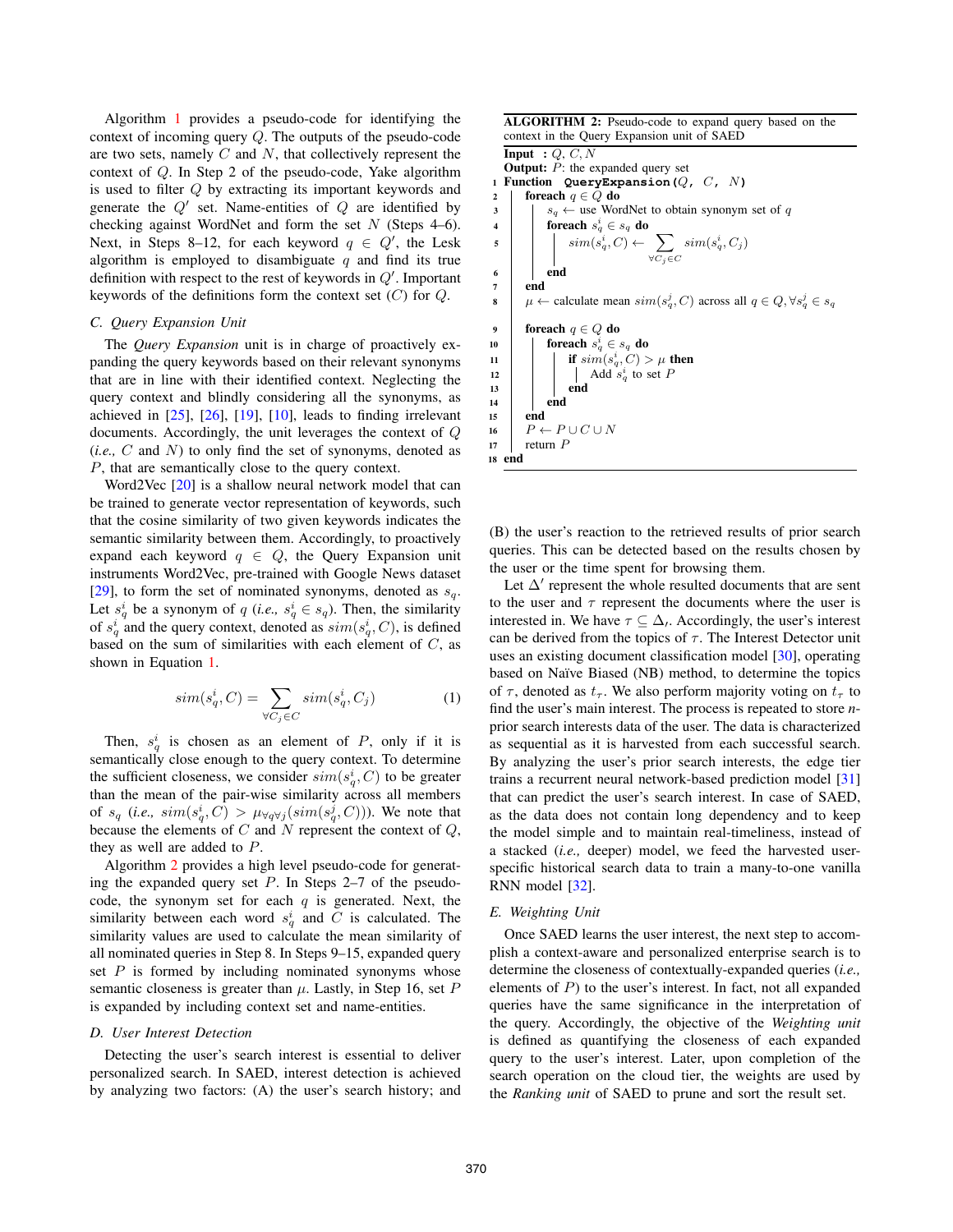Prior weighting schemes (*e.g.,* [9], [10], [19], [16], [26]) often use the word frequency-based approach (*e.g.,* TF-IDF [10]) and discard the user interests. Alternatively, the weighting procedure of SAED quantifies the importance of each expanded query  $p \in P$  based on two factors: (A) The *type* of p, which means if it directly belongs to the context  $(C \text{ and } N \text{ sets})$  or is derived from them; and (B) The *semantic similarity* of p to the user interest.

In particular, those elements of  $P$  that directly represent the query context or name-entities (*i.e.*,  $\forall p | p \in P \cap (C \cup N)$ ) explicitly indicate the user's search intention, hence, weighting them should be carried out irrespective of the user interest. A deeper analysis indicates that name-entities that potentially exist in a query represent the search intention, thus, biasing the search results to them can lead to a higher user satisfaction. As such, the highest weight is assigned to  $\forall p | p \in (P \cap N)$ . The highest weight is determined by the domain expert, however, in the experiments we consider it as  $\eta_{max} = 1$ . We define the *contribution* of  $q \in Q$  as the ratio of the number of keywords added to C because of q (denoted  $C_q$ ) to the cardinality of C. Let  $\eta_p$  denote the weight of  $p \in P$ . Then, for those elements of P that are in the query context (*i.e.*,  $\forall p \in (P \cap C)$ ),  $\eta_p$  is calculated based on the contribution of the query keyword  $q$ corresponding to p. Equation 2 formally represents how  $\eta_p$  is calculated.

$$
\eta_p = \frac{\eta_{max} \cdot |C_q|}{|C|} \tag{2}
$$

The weight assignment for those  $p$  that are derived from elements of C, as explained in Section III-C, (*i.e.*,  $\forall p | p \in$  $P - (C \cup N)$ ) is carried out via considering semantic similarity of p with the user interest  $\theta$ . That is,  $\eta_p = sim(p, \theta)$ .

#### *F. Ranking Unit*

Once the expanded query set  $P$  is formed, the cloud tier performs string matching for each  $p \in P$  across the index structure. We note that, if the user chooses to perform a secure search, the elements of  $P$  are encrypted before delivered to the cloud tier. In addition, in our prior works [5], we proposed methods for the cloud tier to cluster the index structure and perform the pattern matching only on the clusters that are relevant to the query.

The cloud tier returns the resulted document set, denoted as  $\Delta$ , to the edge tier where the Ranking unit of SAED ranks them based on the relevance and the user's interest and generates a document list, called  $\Delta'$  to show to the user. For a document  $\delta_i \in \Delta$ , the ranking score, denoted as  $\gamma_i$ , is calculated by aggregating the importance values of each  $p \in P$ within  $\delta_i$  and with respect to its weight  $(\eta_p)$ . The importance of  $p$  in  $\delta_i$  is conventionally measured based on the *TF-IDF* score [33]. Accordingly,  $\gamma_i$  is formally calculated based on Equation 3.

$$
\gamma_i = \sum_{\forall p \in P} \left( \eta_p \cdot TFIDF(p, \delta_i) \right) \tag{3}
$$

The TF-IDF score of p in  $\delta_i$  is defined based on the frequency of p in  $\delta_i$  versus the inverse document frequency of p across all documents in  $\Delta$ . Details of calculating the tf-idf score can be found in [33].

Once the Ranking unit calculates the ranking score for all  $\delta_i \in \Delta$ , then the documents are sorted in the descending order based on their ranks and thus, the document list  $\Delta'$  are formed with each $\delta_i$  and displayed to the user.

## IV. SAED AS A PLUGGABLE MODULE TO ENTERPRISE SEARCH SOLUTIONS

The advantage of SAED is to be independent from the enterprise search service deployed on the cloud tier. That is, using SAED neither interferes with nor implies any change on the cloud-based enterprise search service. SAED can be plugged into any enterprise search solution. It provides the search smartness on the on-premises edge tier and leaves the cloud tier only for large-scale pattern matching. The whole SAED solution reforms the enterprise search to be semantic, personalized, and confidential services.

In this work, we set SAED to work both with AWS Kendra and S3BD. In the case of using AWS Kendra, the Query Expansion unit sends the expanded query set  $P$  to Kendra to search each keyword  $p$  against the dataset on the Amazon cloud. The resulted documents are received by SAED and ranked before being delivered to the client tier. In the implementation, we only show top 10 documents from the resulted list to the user. Similarly, we plugged SAED to S3BD to perform confidential semantic search on the cloud. Because S3BD maintains an encrypted index structure that has to be traversed against each search query, the elements of  $P$  had to be encrypted before handing them over to the cloud tier. We also verified SAED when it is used along with AWS Kendra where the dataset was encrypted. We noticed that SAED can achieve smart search even when Kendra is set to work with encrypted dataset. The performance measurement and analysis of using SAED along with AWS Kendra and S3BD are elaborated in the next Section.

## V. PERFORMANCE EVALUATION

#### *A. Experimental Setup*

We have developed a fully working version of SAED and made it available publicly in our Github<sup>1</sup> page. To conduct a comprehensive performance evaluation of SAED on the enterprise search solutions, we developed it to work with both S3BD [10] and AWS Kendra [2]. S3BD already has the query expansion and weighting mechanisms, but we deactivated them and set it to use the expanded queries generated by SAED. In the experiments, the combination of SAED and S3BD is shown as SAED+S3BD. Likewise, the combination of SAED and AWS Kendra is shown as SAED+Kendra.

We evaluated SAED using two different datasets, namely Request For Comments (RFC) and BBC that have distinct properties and volume. The reason we chose the RFC dataset is that it is domain-specific and includes 4, 951 documents about the Internet and wireless communication network.

<sup>1</sup>https://github.com/hpcclab/SAED-Security-At-Edge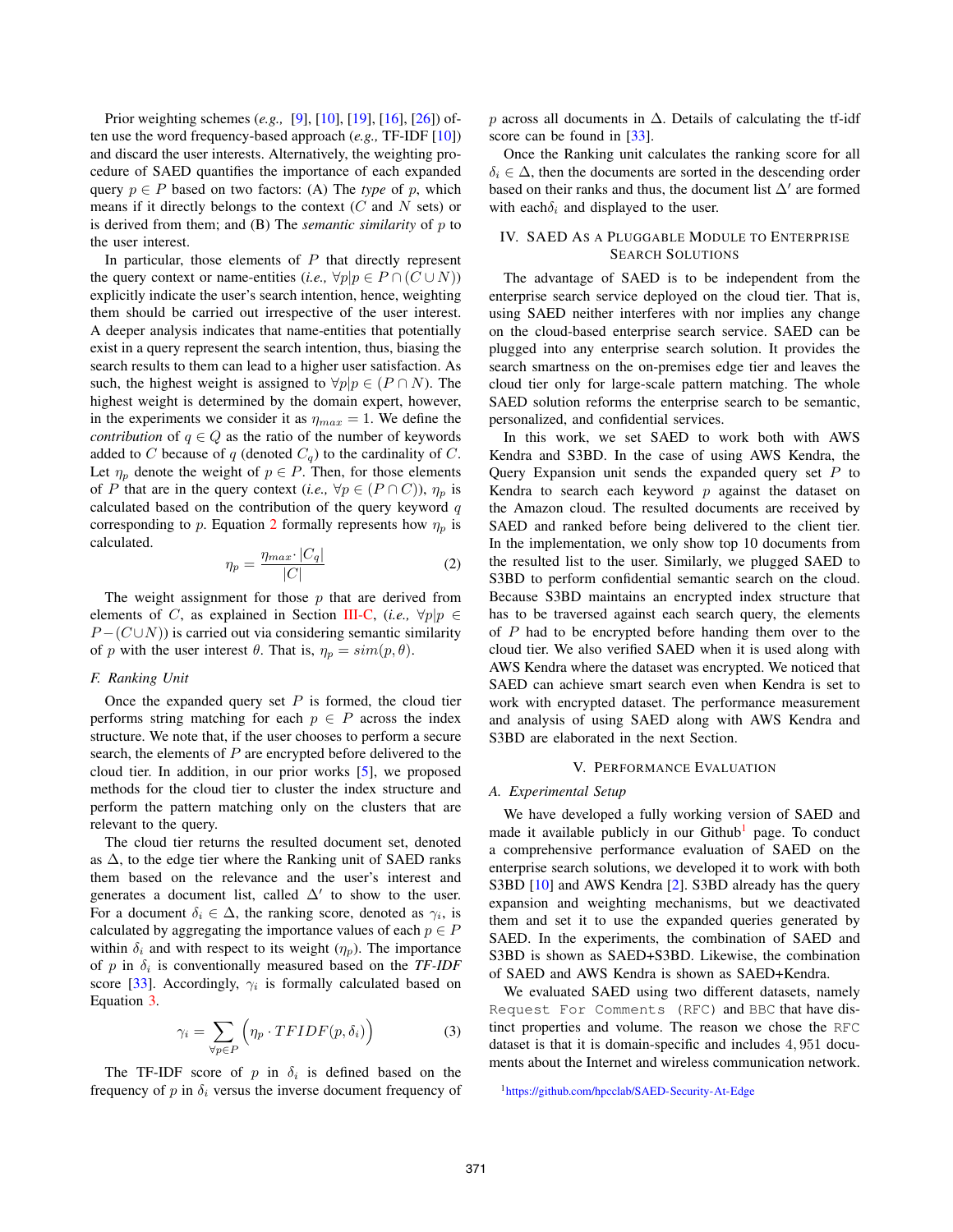| <b>BBC</b> Dataset                | <b>RFC</b> Dataset               |
|-----------------------------------|----------------------------------|
|                                   |                                  |
| European Commission (EC)          | Network Information (NI)         |
| Parliament Archives (PA)          | Host Network Configuration (HNC) |
| Top Camera Phones 2020 (TCP)      | Data Transfer (DT)               |
| Credit Card Fraud (CCF)           | Service Extension(SE)            |
| Animal Welfare Bill (AWB)         | Transport Layer (TL)             |
| Piracy and Copyright Issues (PCI) | Message Authentication (MA)      |
| Car and Property Market (CPM)     | Network Access (NA)              |
| Rugby Football League (RFL)       | Internet Engineering $(IE)$      |
| Opera in Vienna $(0V)$            | Fibre Channel (FC)               |
| Windows Operating System (WOS)    | Streaming Media Service (SMS)    |

TABLE I: Benchmark search queries developed for the RFC and BBC datasets.

Alternatively, the BBC dataset is more diverse. It includes 2, 224 news documents in five distinct categories, including politics, entertainment, business, sports, and technology.

To conduct a comprehensive evaluation, we used both systematic metrics and human-based feedback as elaborated in Section V-C. We deployed and experimented SAED on a Virtual Machine (VM) within our local edge computing system. The VM had two 10-core 2.8 GHz E5 Xeon processors with 64 GB memory and Ubuntu 18.4 operating system.

#### *B. Benchmark Queries*

The datasets that we use to carry out the experiments are not featured with any benchmark. Therefore, we required to develop benchmark queries for the datasets before evaluating the performance of SAED. We developed 10 benchmark queries, shown in Table I, for each one of the two datasets. The benchmark queries are proactively designed to explore the breadth and depth of the datasets in question. In addition, some of the queries intentionally contain ambiguous keywords to enable us examining the context detection capability of SAED. For the sake of brevity, we provide one acronym for each benchmark query (see Table I). For each benchmark query, we collected at most the top-20 retrieved documents. Then, the quality of the retrieved documents were measured via both automated script and human-based users.

#### *C. Evaluation Metrics*

We have to measure the search relevancy metric to understand how related the resulted documents are with respect to the user's query and how they meet the his/her interests. For the measurement, we use TREC-Style Average Precision (TSAP) score, described by Mariappan *et al.* [34]. TSAP provides a qualitative score in a relatively fast manner and without the knowledge of the entire dataset [10]. It works based on the precision-recall concept that is commonly used for judging text retrieval systems. The TSAP score is calculated based on  $\sum_{i=0}^{N} r_i/N$ , where  $r_i$  denotes score for  $i^{th}$  retrieved document and N denotes the cutoff number (total number of retrieved documents). Since we consider  $N = 10$ , we call the scoring metric as *TSAP@10*.

To determine  $r_i$  for retrieved document  $\delta_i' \in \Delta'$ , we conducted a human-based evaluation. We engaged five volunteer students to judge the relevancy of each retrieved document. For every search query, the volunteers labeled each retrieved document as highly relevant, partially relevant, or irrelevant. After performing majority voting based on the provided responses for document i, the value of  $r_i$  is determined as follows:

- $r_i = 1/i$  if a document is highly relevant
- $r_i = 1/2i$  if a document is partially relevant
- $r_i = 0$  if a document is irrelevant

We report TSAP@10 score to show the relevancy of results for each benchmark query. In addition, mean TSAP score is reported to show the overall relevancy across each dataset. As we set the top 10 documents to be retrieved for each search, the highest possible for *TSAP@10* score can be 0.292 [34].

In addition to the TSAP score, we measure *Mean F-1* score too to compare the search quality offered by the SAED-plugged enterprise search solutions against the original enterprise search solutions (*i.e.,* without SAED in place). The F-1 score maintains a balance between the precision and recall metrics, which is useful for unstructured datasets with nonuniform topic distribution.

#### *D. Evaluating Search Relevancy*

The purpose of this experiment is to evaluate the search relevancy of enterprise search systems that have SAED plugged into them and compare them against the original (unmodified) systems. To evaluate the personalized search, we set (assumed) technology as the user's interest for both datasets. We note that, in this part, the enterprise search solutions (S3BD and AWS Kendra) are set to work in the plain-text datasets.

*S3BD vs SAED+S3BD:* Figure 3a shows the TSAP@10 score for the RFC and BBC datasets for the original S3BD and SAED+S3BD. The horizontal axes in both subfigures show the benchmark queries and the vertical axes show the search relevancy based on the TSAP@10 score.

In both Figure 3a and 3b, we observe that for all queries in both datasets, SAED+S3BD outperforms the S3BD system. In addition, we observe that S3BD produces less relevant results for the BBC dataset compared to the RFC dataset. This is because, unlike the RFC dataset, in several cases, the exact keywords of the benchmark queries do not exist in the BBC dataset. The worst case of these issues has occurred for the PCI query in S3BD, because its query expansion procedure could not capture the complete semantics. In contrast, SAED+S3BD is able to handle the cases where the exact keyword does not exist in the dataset, thus, we see that it yields to a remarkably higher relevancy.

Even if we consider PCI as an outlier and exclude that from the analysis, in Figure  $3a$ , we still notice that the TSAP@10 score of SAED+S3BD is on average 41.2% higher than S3BD. Although the difference between S3BD and SAED+S3BD is less significant for the RFC dataset (in Figure 3b), we still notice some 17% improvement in TSAP@10 score. This is because RFC is a domain-specific dataset and the exact keywords of queries can be found in the dataset, hence, making use of smart methods to extract the semantic is not acute to earn relevant results. From these results, we can conclude that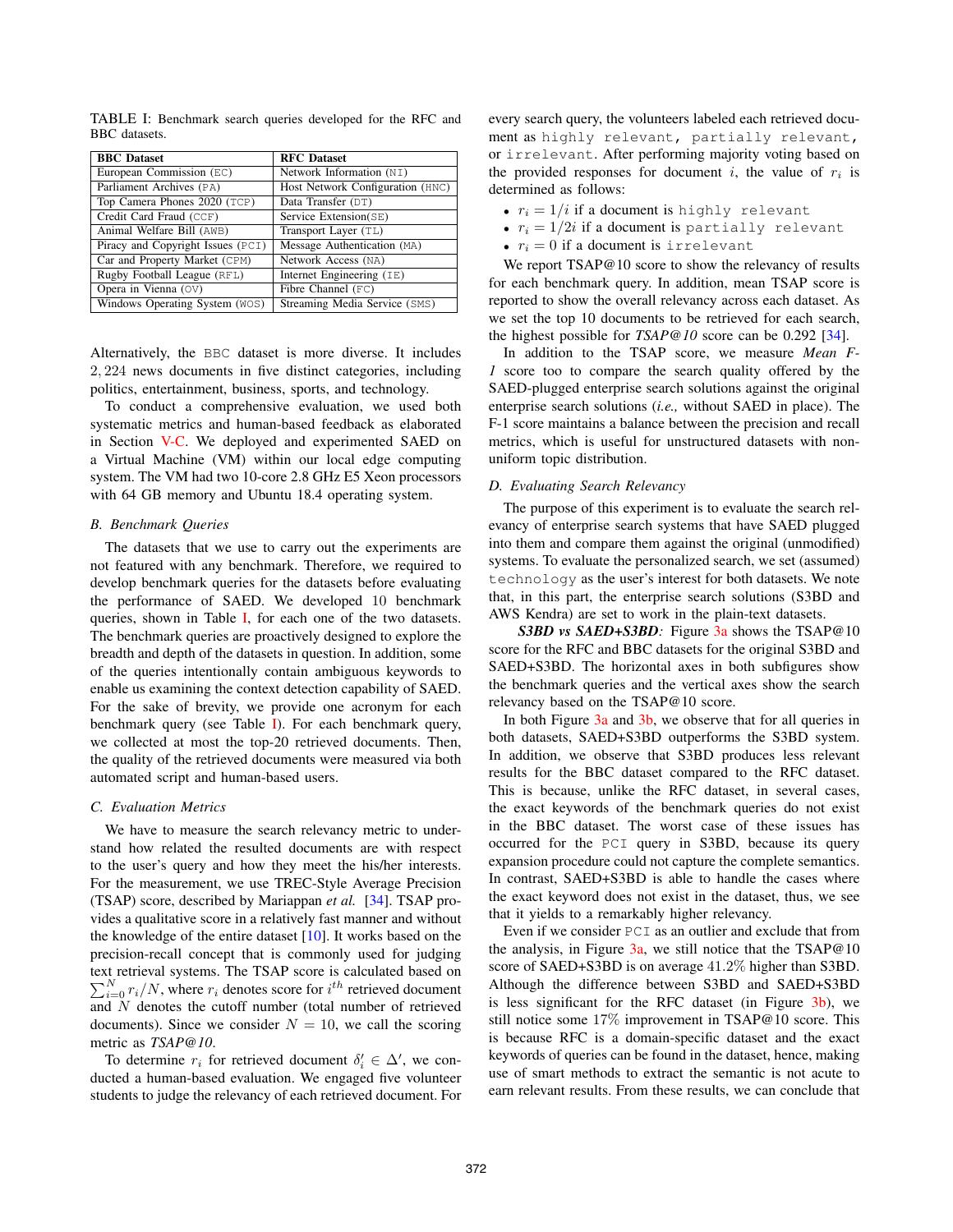

Fig. 3: Comparing TSAP@10 scores of SAED+S3BD and S3BD systems. Horizontal axes show the benchmark queries.



Fig. 4: Comparing TSAP@10 scores obtained from SAED+Kendra versus AWS Kendra in searching benchmark queries.

SAED can be specifically effective for generic datasets where numerous topics exist in the documents.

*AWS Kendra vs SAED+Kendra:* In Figures 4a and 4b, we report TSAP@10 score obtained from AWS Kendra versus SAED+Kendra for BBC and RFC datasets, respectively. Specifically, in Figure 4a (BBC dataset), a significant improvement (on average 26.5%) is noticed in the TSAP@10 score of SAED+Kendra. However, unlike SAED+S3BD, SAED+Kendra does not beat Kendra for all the queries. The reason Kendra outperforms SAED+Kendra for AWB and CPM queries is that SAED injects extra keywords and sends the expanded query set to AWS Kendra. Then, Kendra returns documents that are related to the queries and to the expanded keywords. We realized that the Ranking unit of SAED occasionally prioritizes documents that include keywords of the expanded queries instead of those with the query keywords.

Similar to the S3BD experiment, we observe that the relevancy resulted from Kendra and SAED+Kendra is less significant for RFC. However, we still obtain around 12% improvement in TSAP@10 score according to Figure 4b.

## *E. Relevancy of Privacy-Preserving Enterprise Search*

To examine the efficiency of SAED for privacy-preserving enterprise search systems, we conducted experiments using encrypted BBC and RFC datasets. The encrypted datasets were

uploaded to the cloud tier and the expanded queries were also encrypted and searched on the cloud tier via Kendra.

We use the TSAP@10 score, as shown in Figure 5a and 5b, for the BBC and RFC datasets, respectively. Figure 5a indicates that SAED+Kendra substantially outperforms Kendra for all the benchmark queries. We can see that for encrypted dataset Kendra cannot do anything except pattern matching and returning documents that exactly include the encrypted query. Therefore, searching for several queries (*e.g.,* PA,TCP, CPM, etc.) does not retrieve any documents. We notice that, in both systems, the highest TSAP@10 score is in searching EC. The reason is the high number of documents in BBC that contain the exact phrase European commission.

The reported TSAP@10 scores for the RFC dataset in Figure 5b shows a clear improvement in compared with the BBC dataset. We observe that seven out of ten queries provide an equal TSAP@10 scores in both systems. The reason that makes Kendra competitive to SAED+Kendra is the exact availability of the benchmark queries in RFC. However, for HNC and FC, the exact query keywords are not present in the dataset, hence, Kendra fails to find any results.

## *F. Discussion of the Relevancy Results*

In Table II, we report *mean F-1* and *mean TSAP@10* scores for the SAED-plugged enterprise search systems along with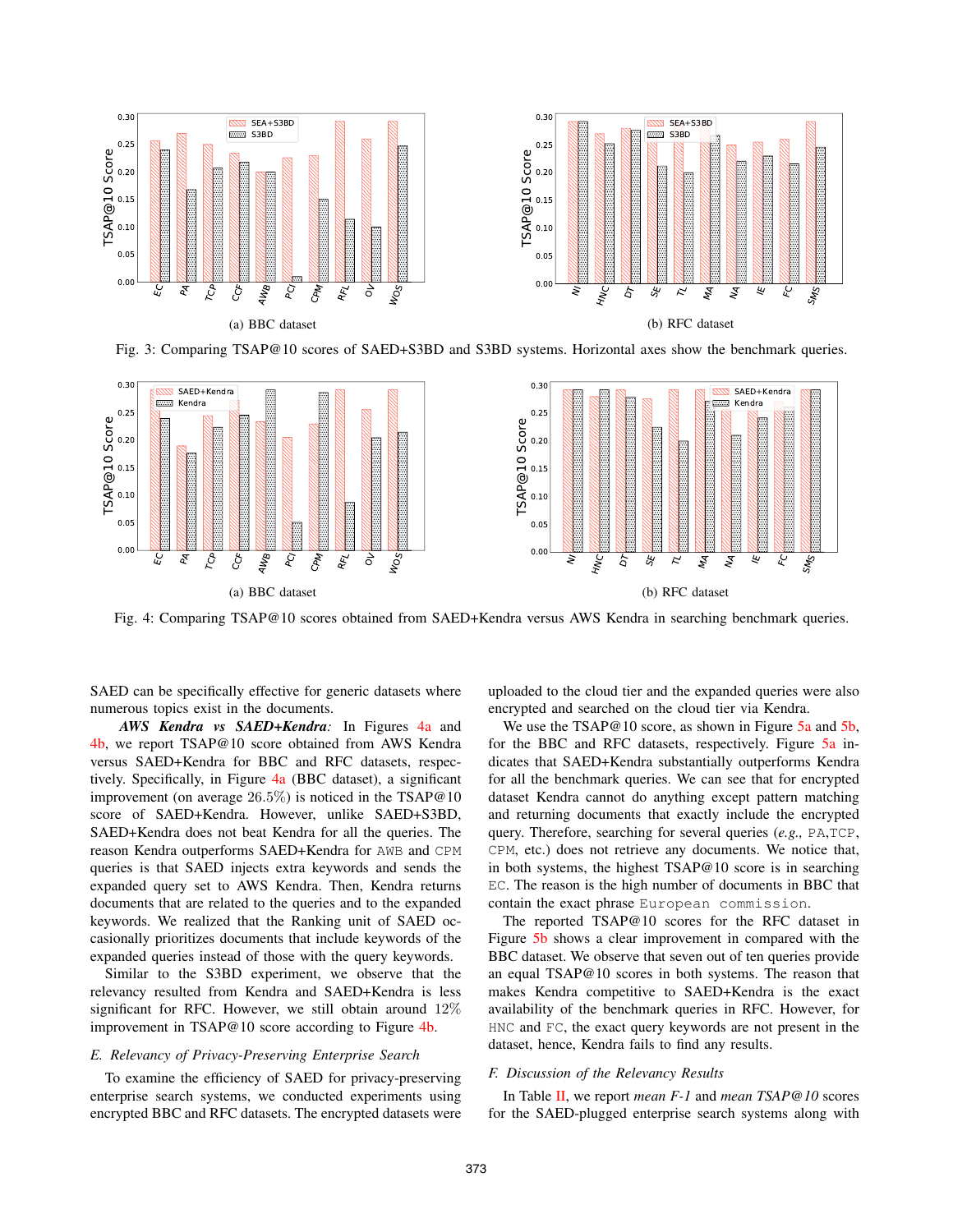

Fig. 5: Comparing TSAP@10 scores obtained from SAED+Kendra vs AWS Kendra systems in the encrypted domain.

their original versions upon utilizing the datasets both in the plain-text and encrypted forms. From the table, we notice that, regardless of the enterprise search system being employed, a higher search relevancy is consistently achieved for the RFC dataset as opposed to the BBC dataset.

The search relevancy is consistently improved when SAED+Kendra is used and it provides on average of 23% improvement in mean F-1 score and 21% in the mean TSAP@10 score. Although original S3BD is the underperformer, using SAED+S3BD improves its mean F-1 and mean TSAP@10 scores by on average of 40% and 32%, respectively.

|                      | <b>BBC</b>  |                 | <b>RFC</b>    |                 |
|----------------------|-------------|-----------------|---------------|-----------------|
| <b>Systems</b>       | Mean<br>F-1 | Mean<br>TSAP@10 | Mean<br>$F-1$ | Mean<br>TSAP@10 |
| S3BD                 | 0.50        | 0.17            | 0.80          | 0.24            |
| SAED+S3BD            | 0.82        | 0.25            | 0.92          | 0.28            |
| Kendra               | 0.67        | 0.20            | 0.88          | 0.26            |
| SAED+Kendra          | 0.90        | 0.27            | 0.93          | 0.28            |
| Kendra (Encry.)      | 0.31        | 0.09            | 0.75          | 0.22            |
| SAED+Kendra (Encry.) | 0.73        | 0.22            | 0.90          | 0.27            |

TABLE II: Comparing the mean F-1 and the mean TSAP@10 scores obtained from SAED-plugged enterprise search systems versus their original forms. The highest resulted scores are shown in bold font.

In the encrypted domain, we notice that SAED+Kendra offers a substantially higher (up to 130%) search relevancy for BBC dataset. As the exact keywords of the given search queries are not present in the encrypted form of BBC dataset, AWS Kendra fails to perform semantic search, rather does only a pattern matching, which makes it an underperformer for this dataset. On the other hand, search relevancy is improved for RFC dataset since mean F-1 and mean TSAP@10 scores are improved by at least 20%. This is because, most of the queries are present exactly in the dataset and Kendra retrieves most of the relevant documents by relying only on pattern matching.

# *G. Evaluating the Search Time*

Figure 6 presents the total incurred search time of the experimented queries for each dataset. The search time is calculated as the summation of the elapsed time taken by a query to be processed (*e.g.,* expansion, weighting) and turnaround time until the result set is received. To eliminate the impact of any randomness in the computing system, we searched each set of experimented queries 10 times and reported the results in the form of box plots. The figure indicates that S3BD system has the highest search time overhead for both datasets which could impact real-time searchability in case of big data. SAED+S3BD incurs less query processing time overhead compared to the original (unmodified) S3BD system.

On the other hand, AWS Kendra causes the lowest time overhead for both datasets compared to SAED+Kendra. SAED+Kendra causes around 4 times more time overhead compared to original Kendra. However, in the prior set of experiments, we determine that SAED+Kendra achieves a substantially higher search relevancy for most of the queries and, particularly, for datasets with privacy constraints.



Fig. 6: Search time comparison among S3BD, Kendra, SAED+S3BD, and SAED+Kendra systems.

## VI. CONCLUSIONS AND FUTURE WORK

A context-aware, personalized, and privacy-preserving enterprise search service is the need of the hour for data owners who wish to use cloud services. Our approach to address this demand was to separate the search intelligence and privacy aspects from the pattern matching aspect. We developed SAED that achieves privacy and intelligence at the edge tier and leaves the large-scale pattern matching for